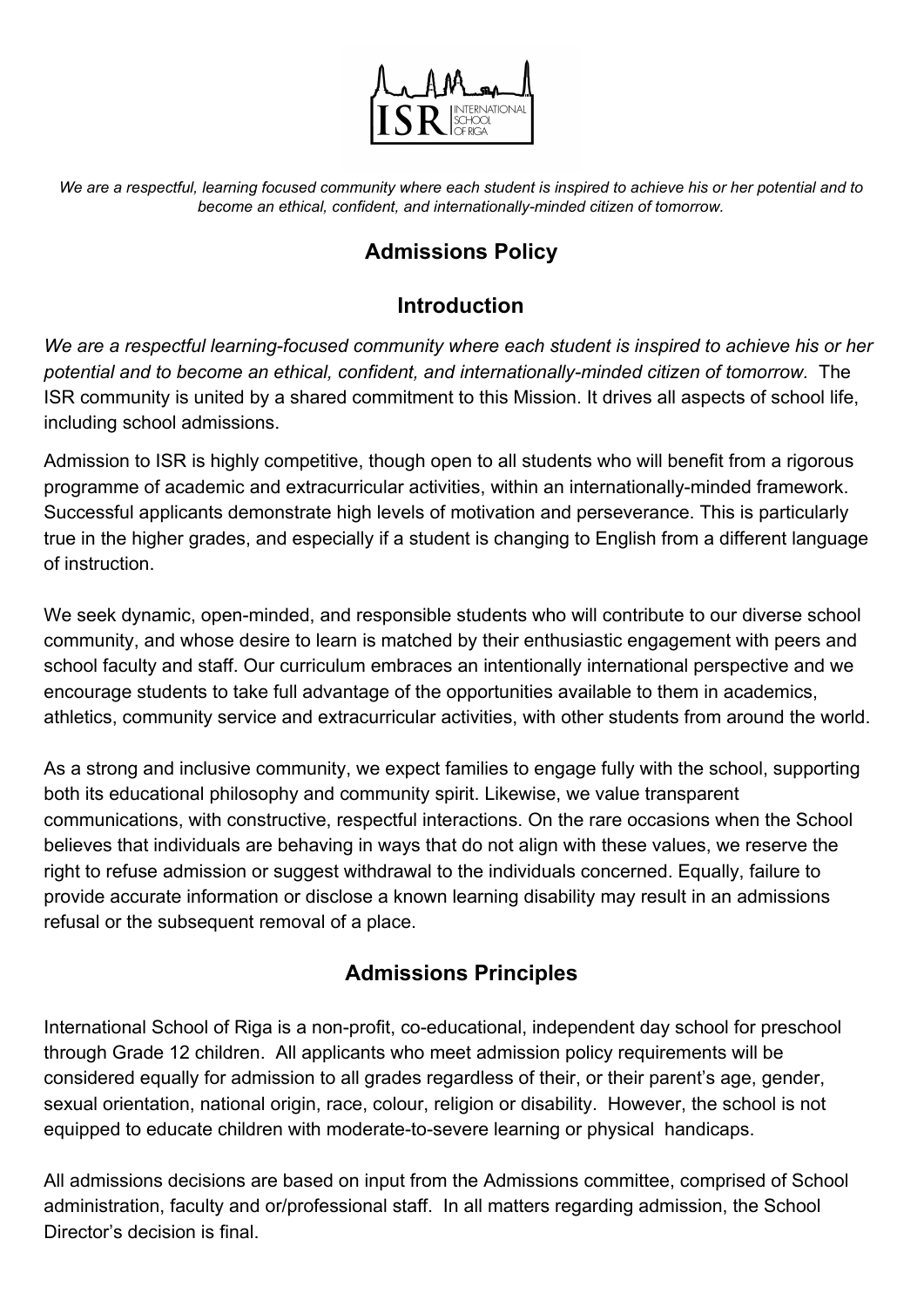#### **Considerations for Acceptance**

Offers of admission are based on a judgement about whether a child will thrive in ISR's educational environment. Thus, the later the stage in a child's education when an application is made, the more likely it is that a higher level of proficiency in spoken and written English will be required.

Applicants may be admitted into any appropriate year group provided a place is available. However, entry into grades 10 or 12 must be approached with caution as these years are the second of two-year curricula programmes.

The following factors may additionally be considered when making admissions decisions:

- ❏ Evidence of previous academic performance and the applicant's ability to succeed in the course of study at ISR
- ❏ Evidence of the applicant's parent(s)/guardian(s)' ability to provide the support that the school believes necessary for the applicant to succeed in the course of study at ISR
- ❏ Evidence of the applicant's ability to contribute positively to the school's diverse community
- ❏ Evidence of the applicant's parent(s)/guardian(s)' ability to contribute positively the school's diverse community
- ❏ Foreign applicants, who cannot access the Latvian school system due to a language barrier
- ❏ Applicants with parent(s) employed at ISR
- ❏ Applicants with siblings currently attending ISR
- ❏ Applicants who have previously attended ISR

Ultimately, an applicant's admission to ISR is subject to the selection process for the appropriate year group and the availability of places in that year group.

#### **Considerations for Grade Placement**

The ISR Age-Grade Placement Table is based on a September 1 birth date cut-off, as indicated in Appendix 1. In cases where applicants apply from a different education system or country, grade placement will be considered sequentially according to the programme in which they are currently enrolled or have last completed.

In exceptional circumstances, an applicant may have fallen behind in their education due to illness, time spent abroad, etc. When it appears most beneficial for the student, s/he may be placed in a grade lower than indicated on our placement table, after discussion with the family.

An applicant would only be placed in a grade *higher* than their age group in exceptional cases. Factors considered for such an exception might include:

- ❏ The age-grade cut-off date in the child's country of origin
- ❏ The child's successful completion of the equivalent grade elsewhere
- ❏ A transcript or report cards from the previous years demonstrating exceptional academic performance and social skill

Please note that no exceptions are granted to PreSchool students based on age or prior school experience.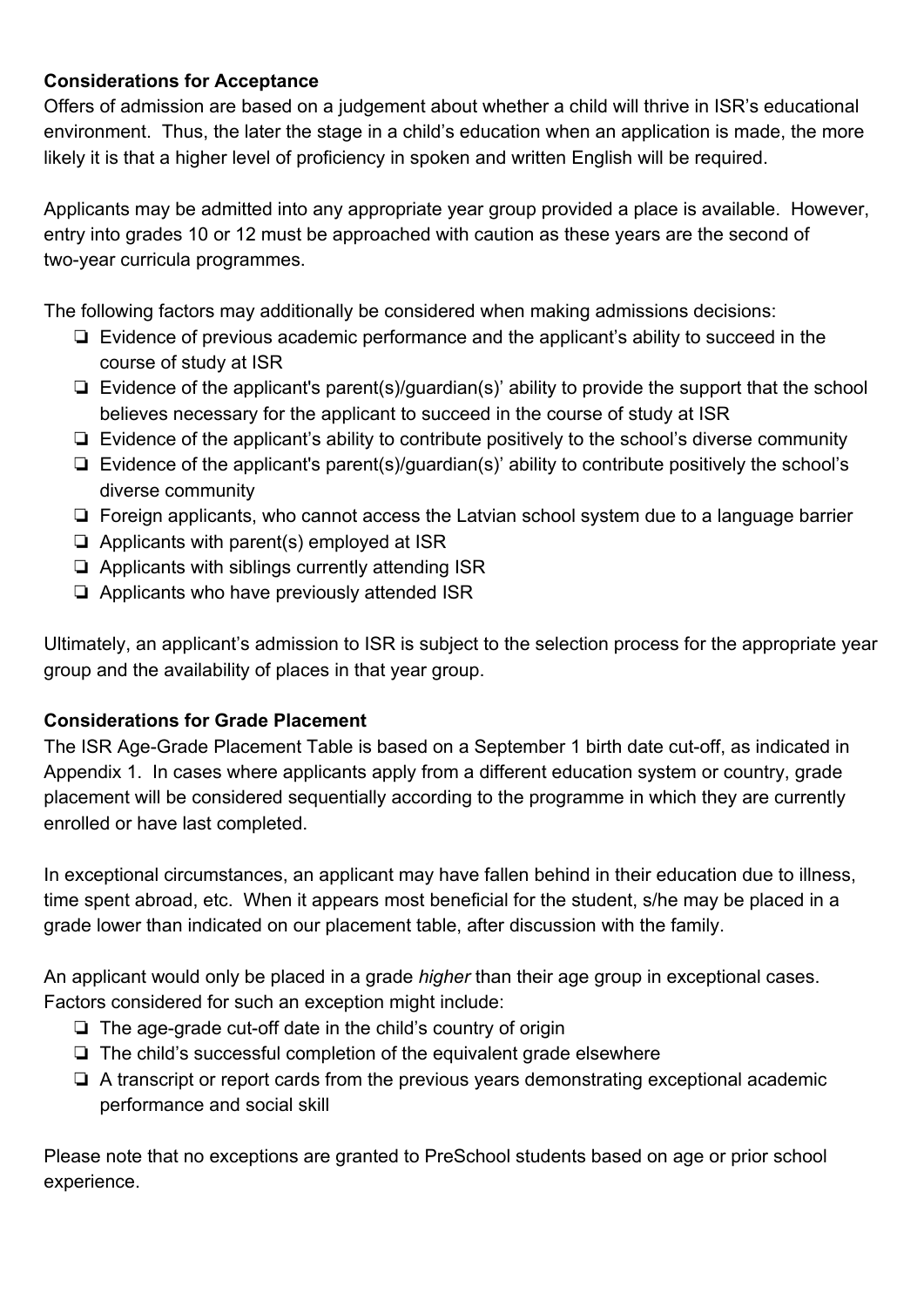The final decision on grade placement will be taken by the School based on all the information gathered through the application process.

This policy is for guidance and will be adapted by the School as circumstances require.

### **Special Education Needs**

The International School of Riga has limited facilities to accommodate students with learning disabilities or severe physical handicaps. Such cases are reviewed on an individual basis and the School will do all that is reasonably possible to comply with its moral imperative and legal responsibilities under Latvian law.

Where the School agrees to support the provision of additional services, such as the use of additional staff or physical resources, an applicant's parent(s)/guardian(s) will be charged an additional fee that reasonably reflects the cost to the School of providing those services.

### **Data Protection**

ISR recognizes its responsibility to protect personal information and will process any and all personal data in accordance with existing legislation. All documentation, electronic or paper, gathered for the purpose of application and enrolment will be held securely by the School. No part of an applicant's personal application or enrolment information will be sold to or shared with additional parties, except where it is required to do so by law.

Admissions and enrolment documentation is held:

- ❏ for a period of 5 years beyond the date which an admitted student graduates/withdrawals from the School
- ❏ for a period of 5 years beyond the date which an applicant is formally denied admission to the **School**

Enrolled students are identified on the School student register (direktora rīkojumu par izglītojamiem reģistrs) and student database (izglītojamo elektronisks uzskaites saraksts) for 75 years, as per Latvian law.

Our Privacy Policy can be read in full here.

## **Admissions Process and Procedures**

#### **Admissions Timeline**

ISR offers rolling admissions, meaning there are no deadlines for application and most students are able to join ISR at any point during the academic year, dependent on meeting admission requirements, and placement availability. If any given grade level is full the School will maintain a waitpool and applicants will be contacted when places becomes available. Therefore, it is in the family's best interest to begin the formal admissions process at the earliest possible opportunity, to avoid disappointment.

#### **Tours**

Tours of the campuses are offered year-round, by appointment.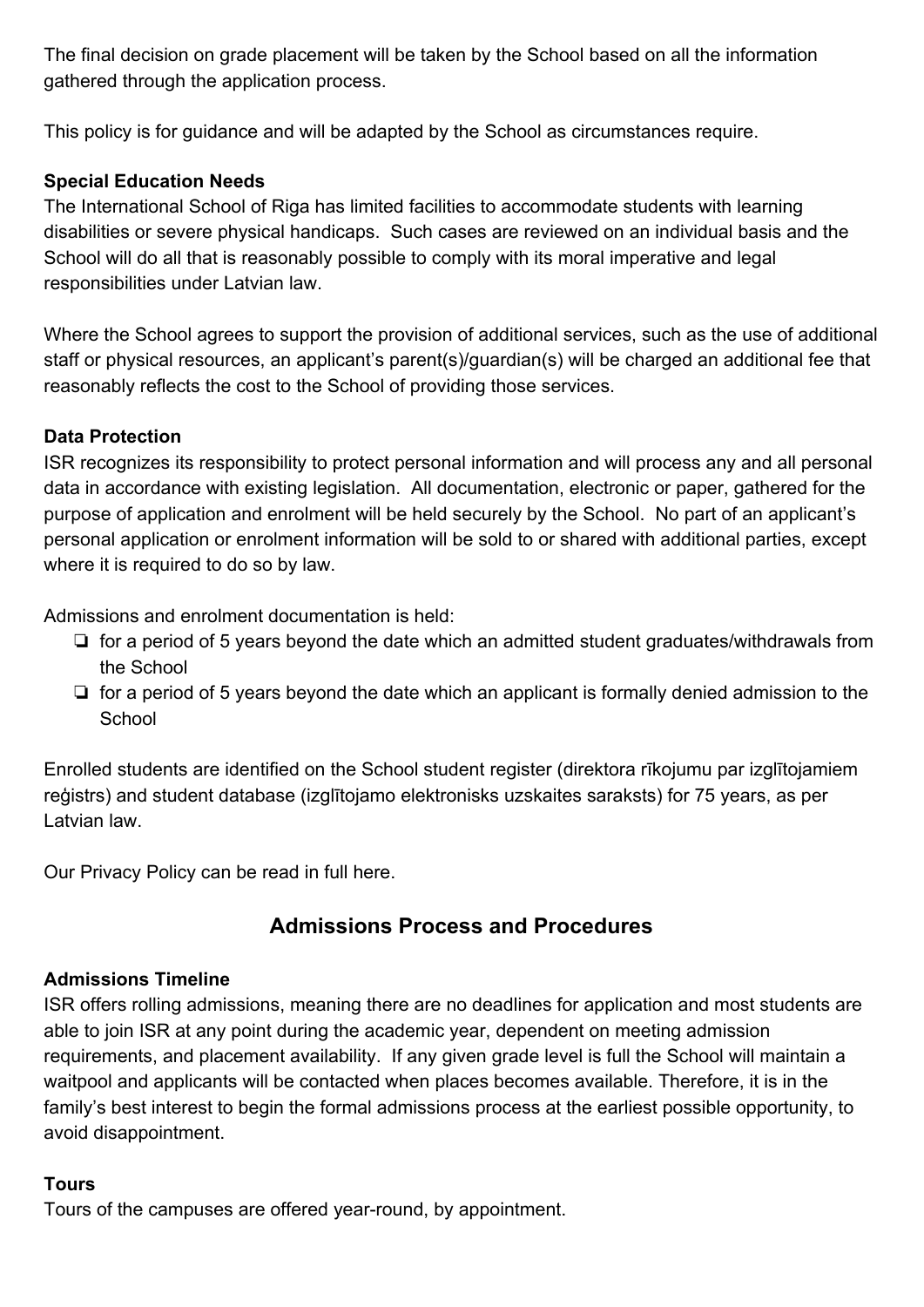#### **Applications**

Interested families should complete the ISR online application form, available on the School's [website](https://isriga.lv/admissions/how-to-apply/). Applications may be submitted up to two years in advance of the intended year of entry. Upon successful submission of the online application, applicants will receive an automated email response confirming receipt of their application.

#### **Supporting Documents**

The following documents are also required, in support of a student's application.

PreSchool - Grade 1

- 1. Copy of the applicant's passport identification page
- 2. Proof of Enrolment letter from previous nursery/schools attended\*, if applicable
- 3. Completed Early Childhood Questionnaire

Grades 2 - 5

- 1. Copy of the applicant's passport identification page
- 2. Copy of the applicant's report cards for the previous 2 years of schooling\*
- 3. Confidential Teacher Recommendation Form to be (e)mailed to ISR directly from the applicant's school

Grades 6 - 12

- 1. Copy of the applicant's passport identification page
- 2. Copy of the applicant's report cards for the previous 2 years of schooling\*
- 3. Confidential Teacher Recommendation Forms to be (e)mailed to ISR directly from the applicant's school
- 4. Completed Student Questionnaire
- 5. Any other supporting documentation available, such as standardized test results

\*All required application supporting documents originally produced in a language other than English or Latvian should be accompanied by a notarized English translation. ISR reserves the right to contact previous schools for verification of information.

Applicants to grades 3-12 are also required to complete grade-appropriate online tests of English language usage, reading, and math. Tests will be scheduled only after all supporting documentation has been received.

Where parents have indicated any special education need on the application form, full written details, including a copy of all reports prepared by an Educational Psychologist and/or other appropriate specialist, should be submitted in support of the child's application.

ISR will consult with parents and the school advisers about the accommodations, modifications and support which can be reasonably made for the child, within consideration of usual routines and budget constraints, both during the admission process and, if applicable, later as a pupil.

In some circumstances, an additional interview with the division Principal, Learning Support Coordinator, College Counsellor, and/or School Director may be required.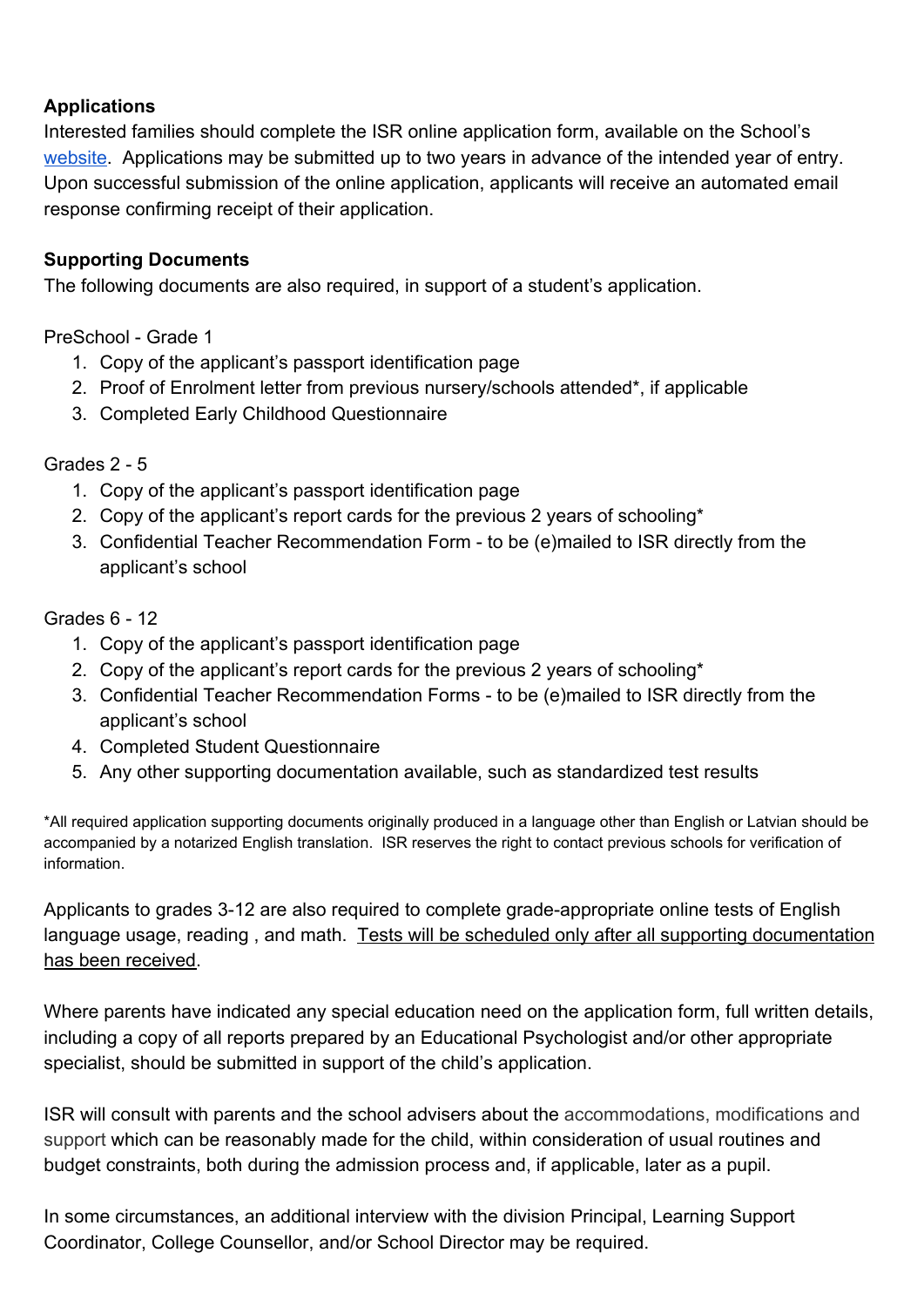#### **Admissions Decisions**

Admissions decisions include decisions regarding acceptance, grade placement, and additional services required if applicable. Final admissions decisions are made only once the entire application process (application form, supporting documents, testing, personal interviews if required) has been completed. Possible final admissions decisions include:

- ❏ Acceptance and placement with an offer to enrol\*
- ❏ Acceptance and placement with a conditional offer to enrol\*
- ❏ Acceptance and placement to a waitpool awaiting grade level availability\*
- ❏ Refusal of admission

\*Families who are offered enrolment for the subsequent school year are asked to commit to the place within two weeks from the date of the offer. Proof of registration/membership and capital fees payment and signed enrolment contract must be received within these two weeks in order to reserve the place. Families who are offered enrolment within the current school year are asked to commit to the place within one week from the date of offer. Proof of registration/membership and capital fees payment and signed enrolment contract must be received within that one week. Families who are offered enrolment within one week of the student's start date are asked to commit to the place prior to attendance. Proof of registration/membership and capital fees payment and a signed enrolment contract must be received prior to attendance. Families who receive an offer to the waitpool need make no payment until a place becomes available and an entry date is set.

#### **Acceptance and Placement with an Offer to Enrol**

This offer is made when an applicant's completed application provides evidence that all criteria for admissions have been met and there is space available.

#### **Acceptance and Placement with a Conditional Offer to Enrol**

Occasionally, applicant families may be granted a conditional enrolment offer. This offer is made when the school determines that the student's academic and social success at ISR is likely to improve significantly if an individualized set of conditions were to be met. Families are asked to commit to this specified set of conditions at the time of enrolment. Future enrolment is dependent upon the parent(s)/guardian(s)' and student's ability to meet and maintain these conditions over a predetermined period of time. Throughout this predetermined time period, the student's level of success is reviewed with the family. A final review will determine if the student's status will change to unconditional enrolment.

#### **Offer to Be Placed In a Waitpool**

On occasion, due to space constraints, it is necessary to accept an applicant and ask that the family wait for a place to become available. The accepted applicant is placed in a waitpool with all other accepted applicants hoping to enrol in the same grade level. Once a place becomes available in a grade for which there is a waitpool, all applicants in the pool are considered for offers of enrolment. A combination of factors are considered when making decisions regarding the waitpool, including:

- ❏ Applicants relocating to Riga and the surrounding area who have not studied in a local language
- ❏ Applicants whose parents work at ISR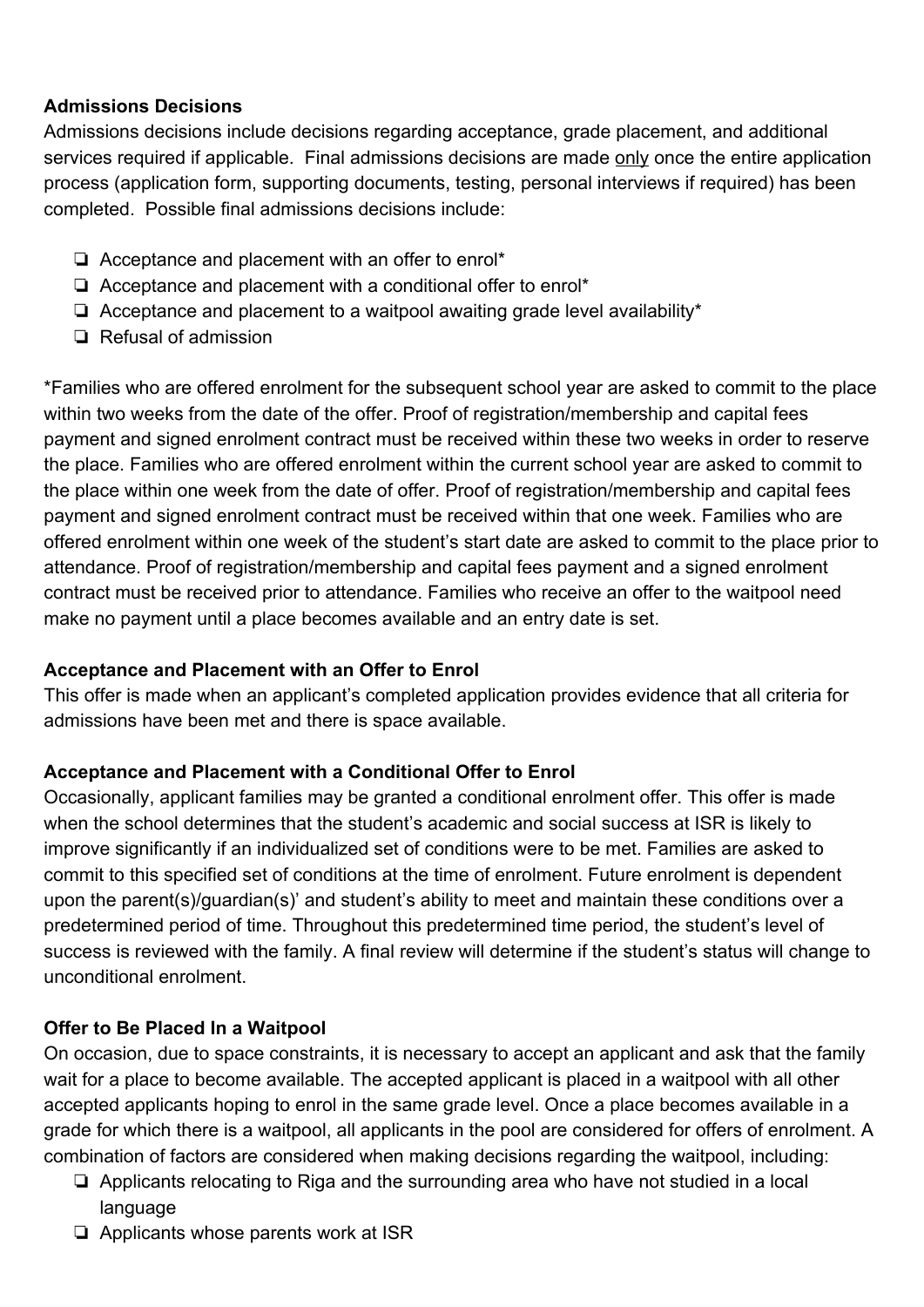- ❏ Applicants with siblings who are enrolled at ISR
- ❏ Date of application completion

Should an applicant be accepted and placed in the waitpool for a grade in a particular school year, they will remain eligible for an offer to enrol into that grade throughout the duration of that same school year. Applicants wishing to remain in the waitpool for a successive school year will be asked to submit updated supporting documentation for review, or to re-apply in full.

### **Refusal of Admission**

Admission to the school may be refused for reasons which include but may not be limited to the following:

- ❏ Insufficient evidence of the applicant's ability to follow ISR's programme of study.
- ❏ The inability of ISR to provide a suitable programme or facilities for the applicant
- ❏ Dismissal under less than honourable circumstances from a previous school, or evidence of a poor disciplinary record at a previous school
- ❏ A criminal record
- ❏ Insufficient evidence of the parent(s)/guardian(s)' ability to contribute positively to the school's community
- ❏ Insufficient evidence of the family's ability to provide the support that the school believes necessary for the applicant to succeed

## **Enrolment**

### **Enrolment Fees**

A one-time, non-refundable Membership/Registration Fee, and the annual Capital Fee payment is required, per student, upon enrolment. In order to reserve enrolment for the student, the Membership/Registration and Capital Fees must be paid:

- ❏ within two weeks of invoicing for enrolment into the upcoming school year
- ❏ within one week of invoicing for enrolment offered within the current school year
- ❏ prior to first day attendance for enrolment offered within less than one week

Families who withdrawal and then rejoin ISR in the same academic year will be charged 25% of the Registration/Membership Fee, and the Capital Fee will be waived. If a family who has withdrawn rejoins ISR in a subsequent academic year the full Registration/Membership Fee and the Capital Fee will be applied.

#### **Re-enrolment**

Online re-enrolment invitations and the updated Tuition & Fees Schedule for the subsequent school year will be sent to currently enrolled families in the month of February. Families who wish to re-enrol should complete the online re-enrolment procedure and submit the designated re-enrolment tuition deposit by the stated March deadline. Families who do not meet the deadline requirements for re-enrolment are not guaranteed a place for the following school year.

Families will be offered the opportunity to re-enrol their child for the following year unless:

- ❏ consultation with a student's parents/guardian(s) and teachers concludes that the student can no longer benefit from ISR's educational environment.
- ❏ the student has been on academic probation and insufficient progress has been made.
- ❏ sufficient evidence of a poor disciplinary record in the previous year exists.